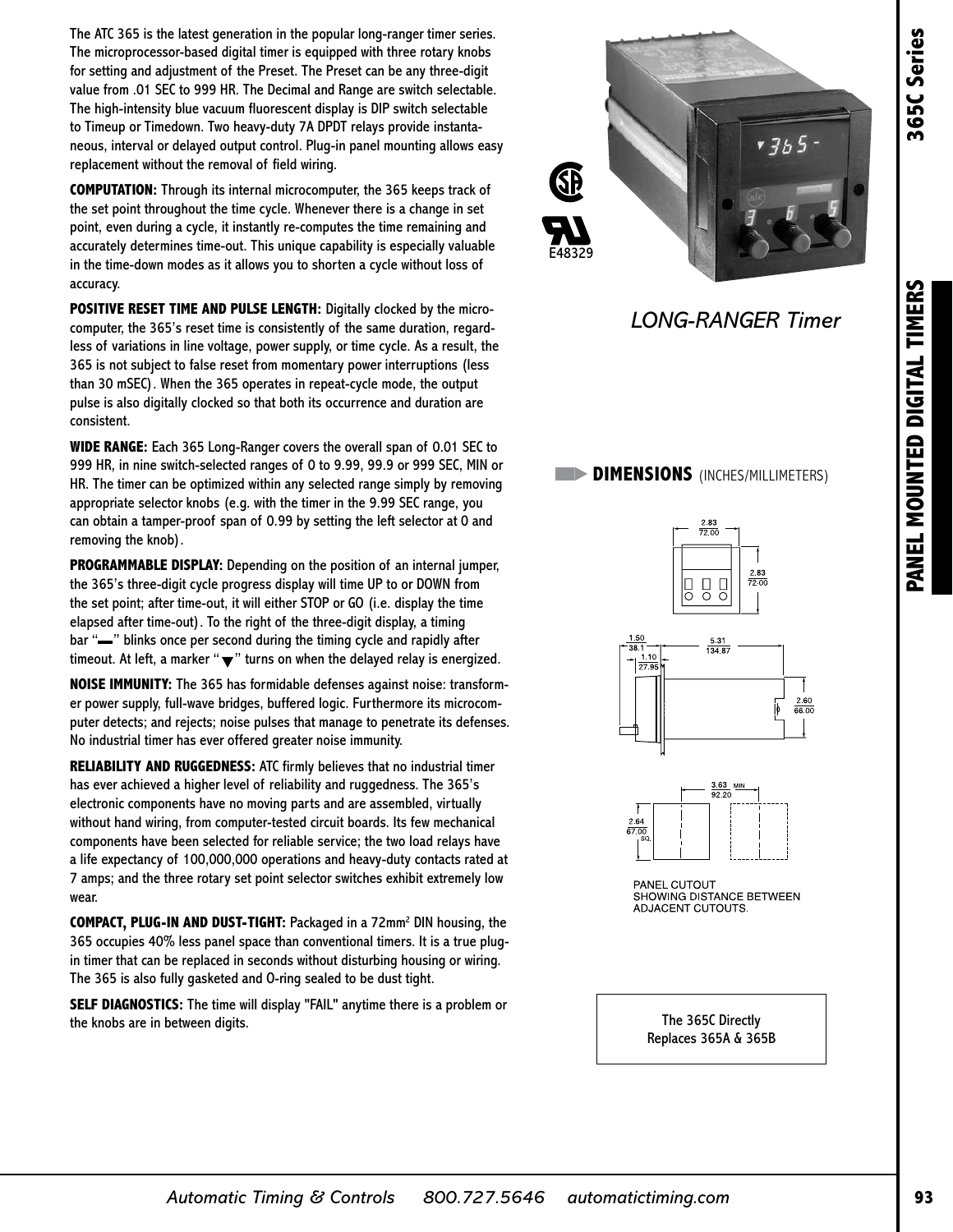## **SPECIFICATIONS**

| <b>MODELS</b>                                                         | Arrangement "30," with digital display available<br>for On-Delay operation at 120, 240 or 24 VAC;<br>and 24 VDC                                                                 |                                                                                                                                                                                             |  |  |  |  |  |  |
|-----------------------------------------------------------------------|---------------------------------------------------------------------------------------------------------------------------------------------------------------------------------|---------------------------------------------------------------------------------------------------------------------------------------------------------------------------------------------|--|--|--|--|--|--|
| <b>RANGES</b>                                                         |                                                                                                                                                                                 | Switch-selectable ranges of 0-9.99,<br>0-99.9 and 0-999 SEC, MIN or HR                                                                                                                      |  |  |  |  |  |  |
| <b>TIMING</b><br><b>MODES</b>                                         | Single Cycle<br><b>Repeat Cycle</b>                                                                                                                                             | interval or delayed<br>pulse-clocked at 50 to 80 mSEC<br>(will be constant for a given unit)                                                                                                |  |  |  |  |  |  |
| <b>RESET TIME</b>                                                     | Clocked at 60 mSEC                                                                                                                                                              |                                                                                                                                                                                             |  |  |  |  |  |  |
| <b>DISPLAY CYCLE</b><br><b>PROGRESS</b>                               | 3 digit display, 0.3 inch, high-intensity, blue<br>programmable: DOWN and STOP, DOWN and<br>GO, UP and STOP or UP and GO<br>TIME-OUT V display (left); energized at<br>time-out |                                                                                                                                                                                             |  |  |  |  |  |  |
| <b>TIMING BAR</b>                                                     | display (right); blinks once per second during<br>cycle, rapidly after time-out.                                                                                                |                                                                                                                                                                                             |  |  |  |  |  |  |
| <b>CLOCK INPUT</b><br>(terminal 15)<br><b>VOLTAGE</b><br><b>MODEL</b> | <b>120VAC</b><br>Model<br><b>240VAC</b><br>Model<br>24VAC<br>Model<br>24VDC<br>Model                                                                                            | 95-132VAC, 10mA max. current at<br>120V<br>190-264VAC, 10 mA max. current at<br>240V<br>19.2-26.4VAC, 20 mA max. current<br>at 24V<br>19.2-26.4VDC (5% ripple), 5 mA<br>max. current at 24V |  |  |  |  |  |  |
| <b>TEMPERATURE</b><br><b>RATING</b>                                   |                                                                                                                                                                                 | 32 to 122°F (0 to 50°C)                                                                                                                                                                     |  |  |  |  |  |  |

| <b>POWER</b>                      | <b>120 VAC</b>                                              | 95-132 VAC, 50 or 60 Hz.              |  |  |  |  |  |  |
|-----------------------------------|-------------------------------------------------------------|---------------------------------------|--|--|--|--|--|--|
| <b>REQUIREMENTS</b>               |                                                             | $Inrush \longrightarrow .3A.$         |  |  |  |  |  |  |
|                                   |                                                             | Running 0.06A at 120 VAC              |  |  |  |  |  |  |
|                                   | <b>240 VAC</b>                                              | 216-264 VAC, 50 or 60 Hz.             |  |  |  |  |  |  |
|                                   |                                                             | $lnrush - 0.15A$ .                    |  |  |  |  |  |  |
|                                   |                                                             | Running - 0.03A at 240 VAC            |  |  |  |  |  |  |
|                                   | <b>24 VAC</b>                                               | 19.2-26.4 VAC, 50 or 60 Hz            |  |  |  |  |  |  |
|                                   |                                                             | $Inrush - 1A$ .                       |  |  |  |  |  |  |
|                                   |                                                             | Running - 0.25A at 24 VAC             |  |  |  |  |  |  |
|                                   | 24 VDC                                                      | 19.2-26.4 VDC, 5% ripple              |  |  |  |  |  |  |
|                                   |                                                             | Running - .120A AT 24 VDC             |  |  |  |  |  |  |
| <b>LOAD RELAY</b>                 | <b>Number</b>                                               | one instantaneous and one             |  |  |  |  |  |  |
|                                   |                                                             | delayed                               |  |  |  |  |  |  |
|                                   | <b>Type</b>                                                 | DPDT, Form C.                         |  |  |  |  |  |  |
|                                   | <b>Operate Time</b>                                         | P 13 mSEC, max.                       |  |  |  |  |  |  |
|                                   | <b>Release Time</b><br>10 mSEC, max.                        |                                       |  |  |  |  |  |  |
|                                   | <b>Contact Ratings</b>                                      | 7A at 120, 240 or 24 VAC 1/6 HP       |  |  |  |  |  |  |
|                                   | Life                                                        | 100 million operations (no load)      |  |  |  |  |  |  |
| <b>REPEAT</b><br><b>ACCURACY</b>  |                                                             | $\pm$ .001% $\pm$ .010 SEC of setting |  |  |  |  |  |  |
| <b>SETTING</b><br><b>ACCURACY</b> |                                                             | $\pm$ .01% + .030 SEC of setting      |  |  |  |  |  |  |
| <b>TERMINALS</b>                  |                                                             | 16 screw terminals accessible at rear |  |  |  |  |  |  |
| <b>HOUSING</b>                    | 72mm <sup>2</sup> DIN size; plug-in design; fully gasketed, |                                       |  |  |  |  |  |  |
|                                   | dust and water-tight in panel mounted installations         |                                       |  |  |  |  |  |  |
|                                   | Standard                                                    | hardware is provided for              |  |  |  |  |  |  |
|                                   |                                                             | front-of-panel mounting.              |  |  |  |  |  |  |
|                                   | <b>Optional</b>                                             | Surface-mounting brackets             |  |  |  |  |  |  |
|                                   |                                                             | with front-facing terminals.          |  |  |  |  |  |  |
|                                   | NEMA 12 molded case (1 timer)                               |                                       |  |  |  |  |  |  |
| WEIGHT                            | NET: AC 1 lb., 6 oz. Shipping: AC 2 lbs.                    |                                       |  |  |  |  |  |  |
|                                   |                                                             | DC 14 oz. DC 1 lb., 8 oz.             |  |  |  |  |  |  |



## **MODEL NUMBER**

| <b>MODEL NUMBER</b>                    | 365C |    |   |               | P |   |  |
|----------------------------------------|------|----|---|---------------|---|---|--|
| <b>RANGE</b>                           |      |    |   |               |   |   |  |
| 0 to 9.99, or 99.9 or 999 SEC,         | 300  |    |   |               |   |   |  |
| MIN, or HR                             |      |    |   |               |   |   |  |
| <b>Special</b>                         | 000  |    |   |               |   |   |  |
| <b>VOLTAGE &amp; FREQUENCY</b>         |      |    |   |               |   |   |  |
| <b>24 VDC</b>                          |      | N  |   |               |   |   |  |
| 120 VAC 50-60 Hz                       |      | Q  |   |               |   |   |  |
| 240 VAC, 50-60 Hz                      |      | R  |   |               |   |   |  |
| 24 VAC, 50-60 Hz                       |      | т  |   |               |   |   |  |
| <b>Special</b>                         |      | K  |   |               |   |   |  |
| <b>ARRANGEMENT</b>                     |      |    |   |               |   |   |  |
| With display, ON-delay/Time up or      |      |    |   | 30            |   |   |  |
| down and stop (reset on power failure) |      |    |   |               |   |   |  |
| Time up or down and go                 |      | 50 |   |               |   |   |  |
| <b>FEATURES</b>                        |      |    |   |               |   |   |  |
| Basic plug-in unit                     |      |    | P |               |   |   |  |
| <b>Standard unit</b>                   |      |    |   |               |   | χ |  |
| Special                                |      |    |   | K             |   |   |  |
| <b>ACCESSORIES:</b>                    |      |    |   |               |   |   |  |
| Surface mounting bracket kit           |      |    |   | 353-260-27-00 |   |   |  |
| <b>Retrofit kit</b>                    |      |    |   | 305-265-61-70 |   |   |  |

# 365C Series